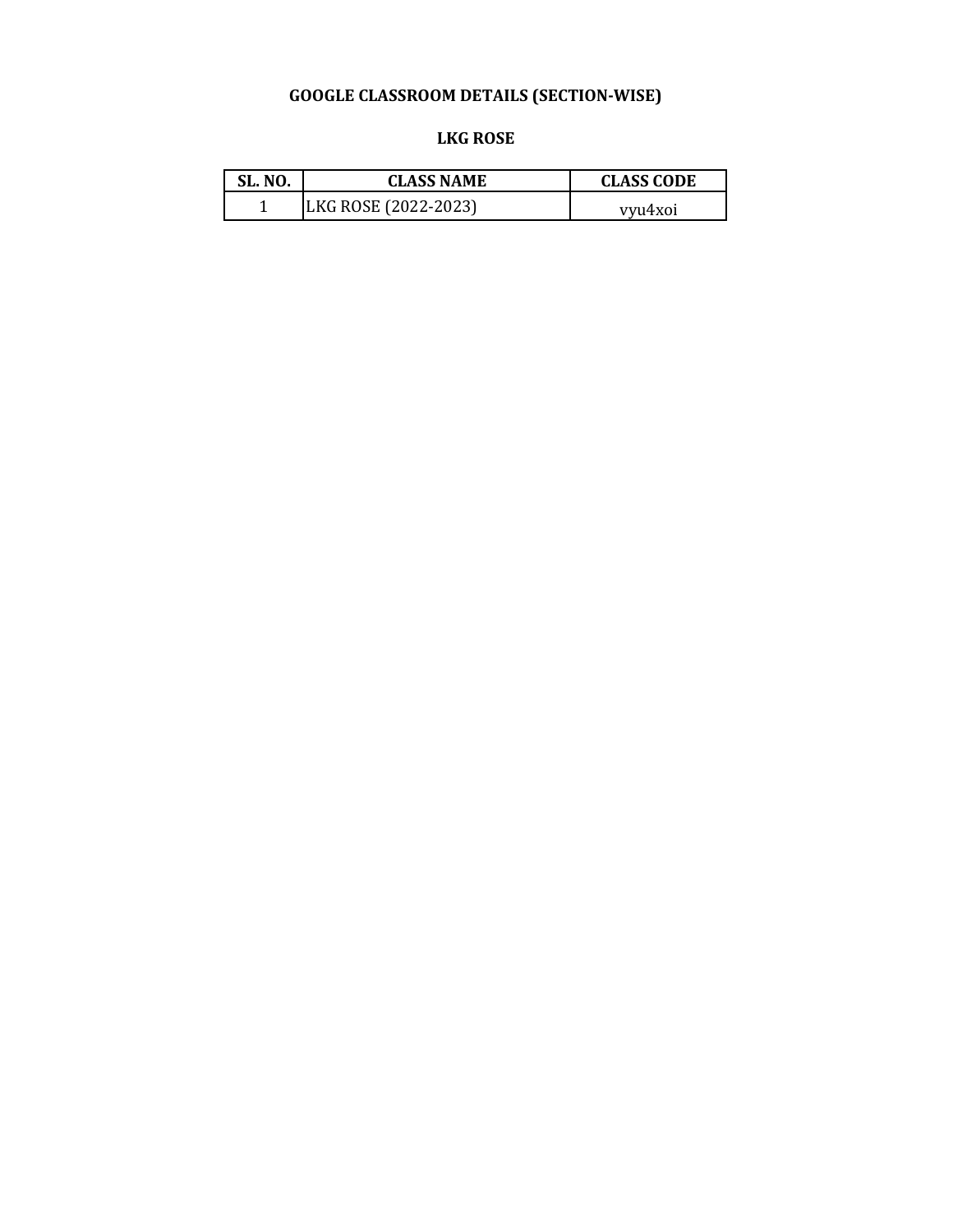#### **LKG DAISY**

| <b>SL. NO.</b> | <b>CLASS NAME</b>     | <b>CLASS CODE</b> |
|----------------|-----------------------|-------------------|
|                | LKG DAISY (2022-2023) | blkv5rg           |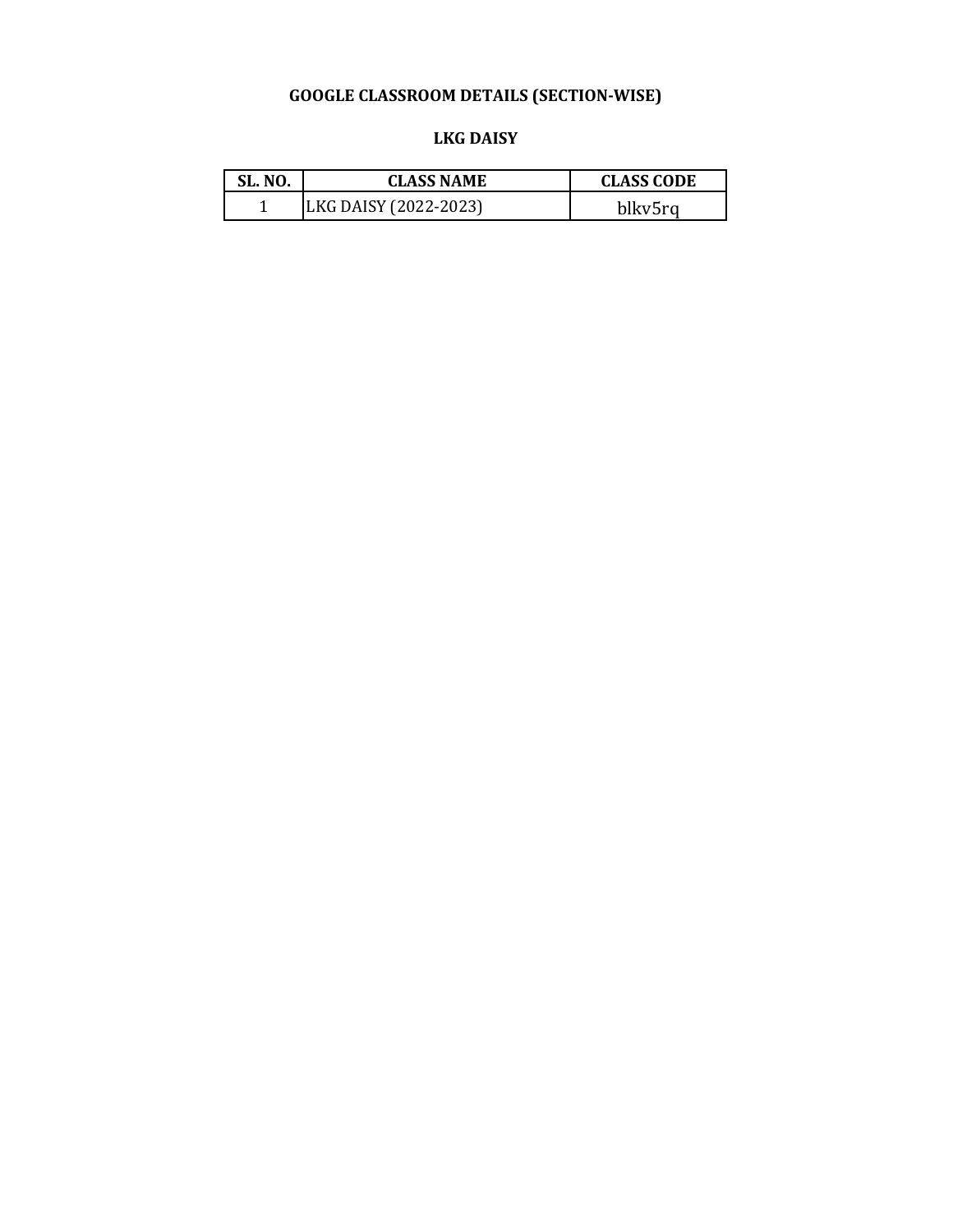| .KG I | LH.Y |  |
|-------|------|--|
|-------|------|--|

| <b>SL. NO.</b> | <b>CLASS NAME</b>    | <b>CLASS CODE</b> |
|----------------|----------------------|-------------------|
|                | LKG LILY (2022-2023) | 5iuempa           |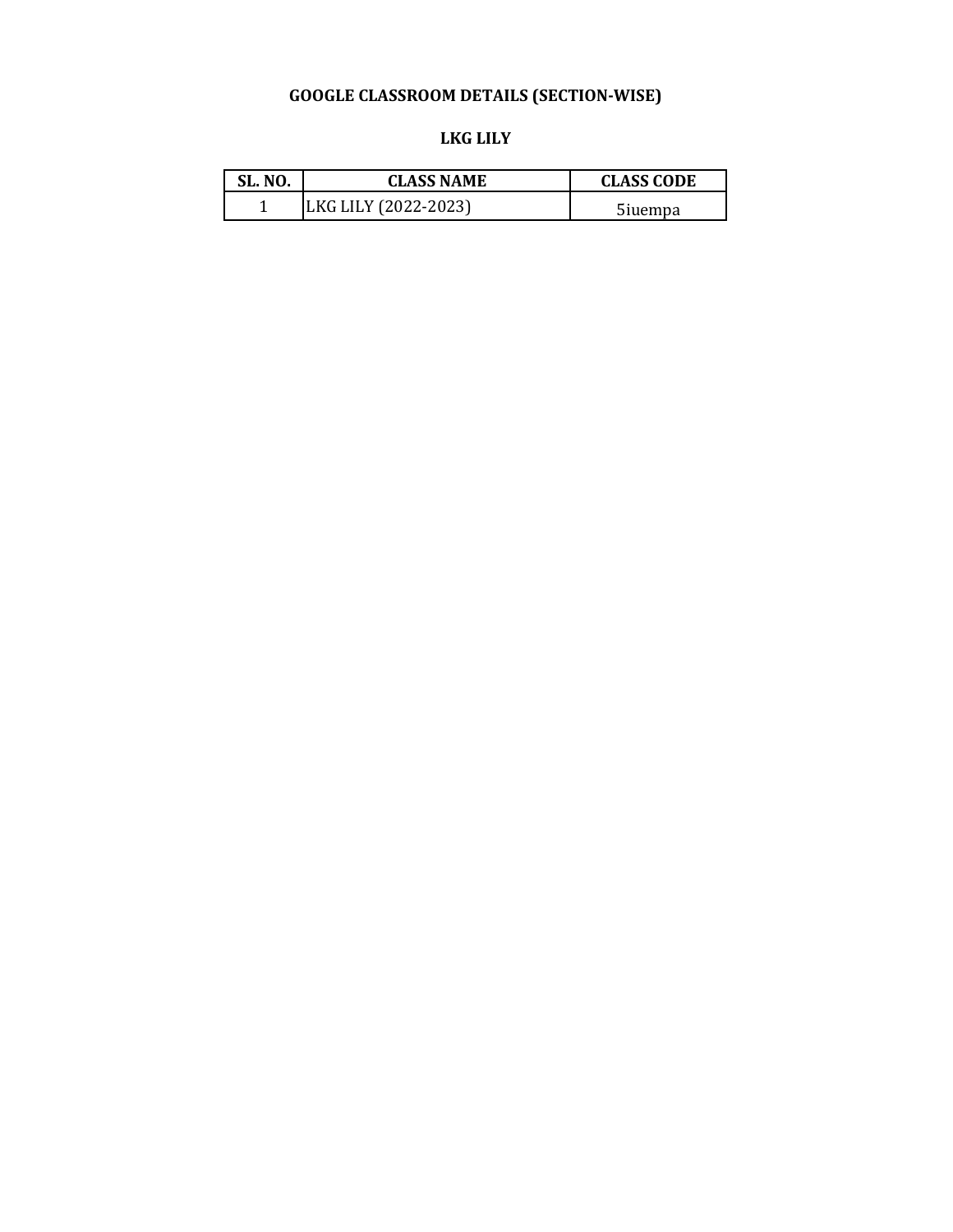#### **UKG DAFFODIL**

| <b>SL. NO.</b> | <b>CLASS NAME</b>        | <b>CLASS CODE</b> |
|----------------|--------------------------|-------------------|
|                | UKG DAFFODIL (2022-2023) | 5yxcyk5           |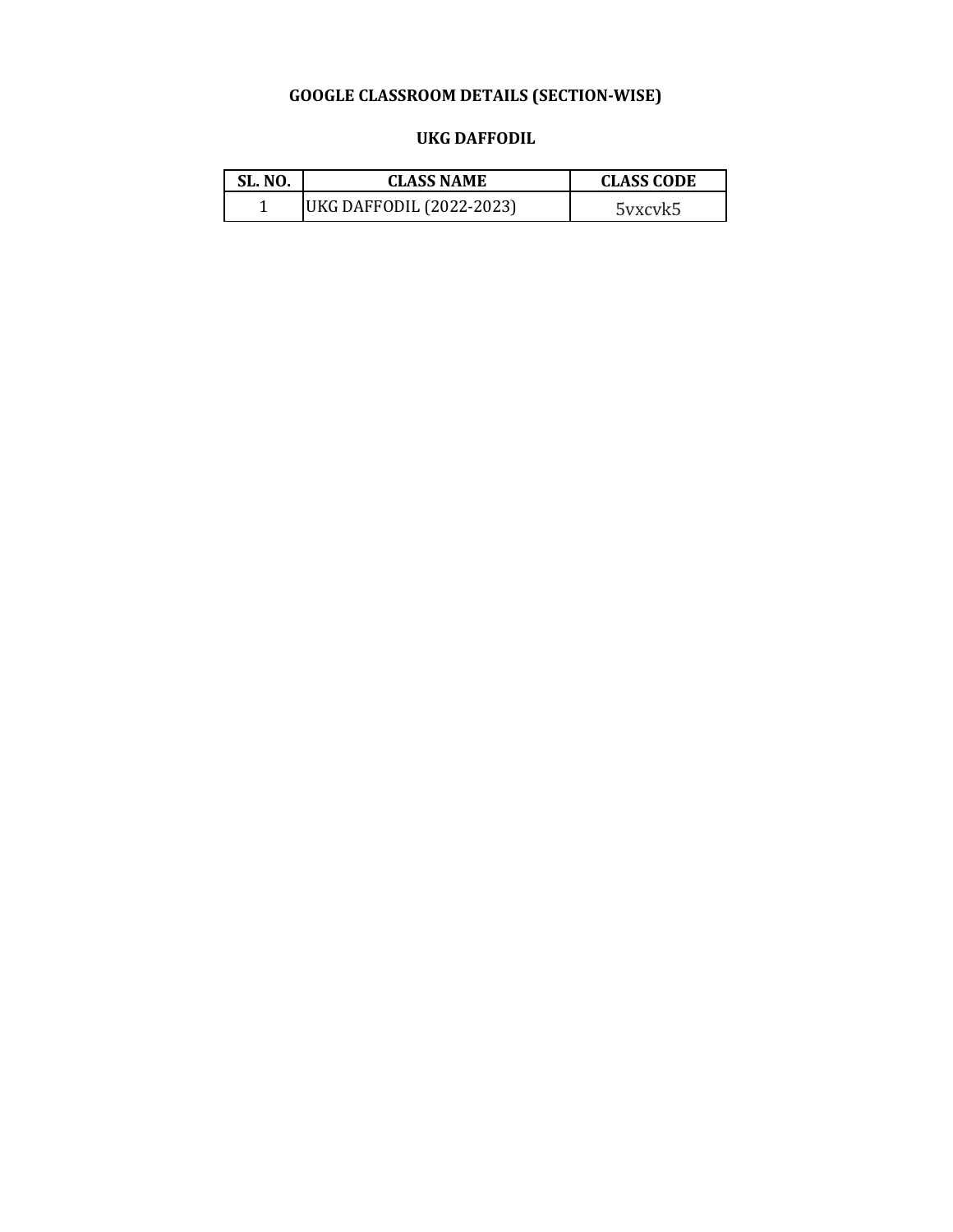#### **UKG MARIGOLD**

| SL. NO. | <b>CLASS NAME</b>        | <b>CLASS CODE</b> |
|---------|--------------------------|-------------------|
|         | UKG MARIGOLD (2022-2023) | 6rvomll           |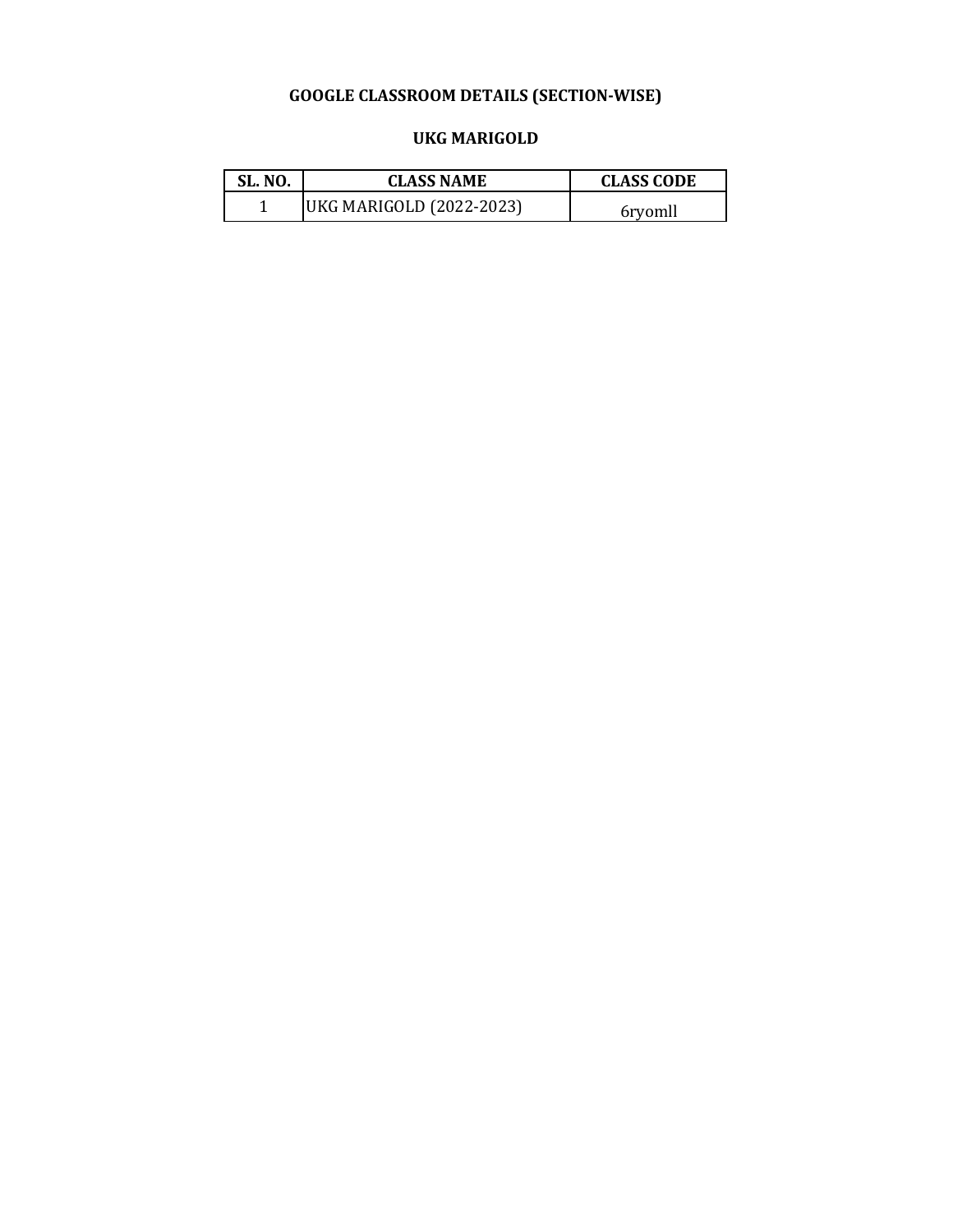#### **UKG ORCHID**

| <b>SL. NO.</b> | <b>CLASS NAME</b>      | <b>CLASS CODE</b> |
|----------------|------------------------|-------------------|
|                | UKG ORCHID (2022-2023) | 2hgphj6           |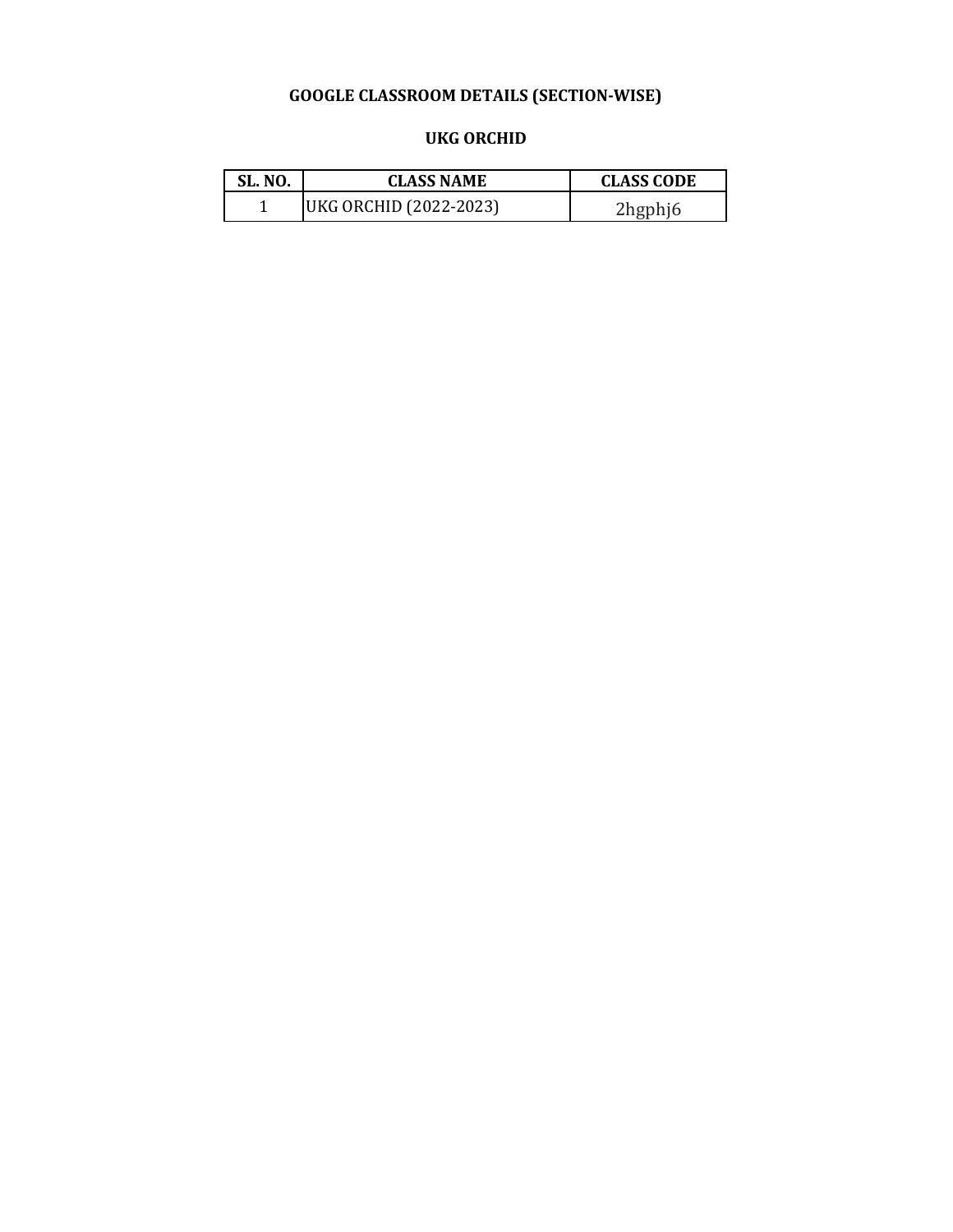#### **UKG LAVENDER**

| <b>SL. NO.</b> | <b>CLASS NAME</b>        | <b>CLASS CODE</b> |
|----------------|--------------------------|-------------------|
|                | UKG LAVENDER (2022-2023) | iftaagn           |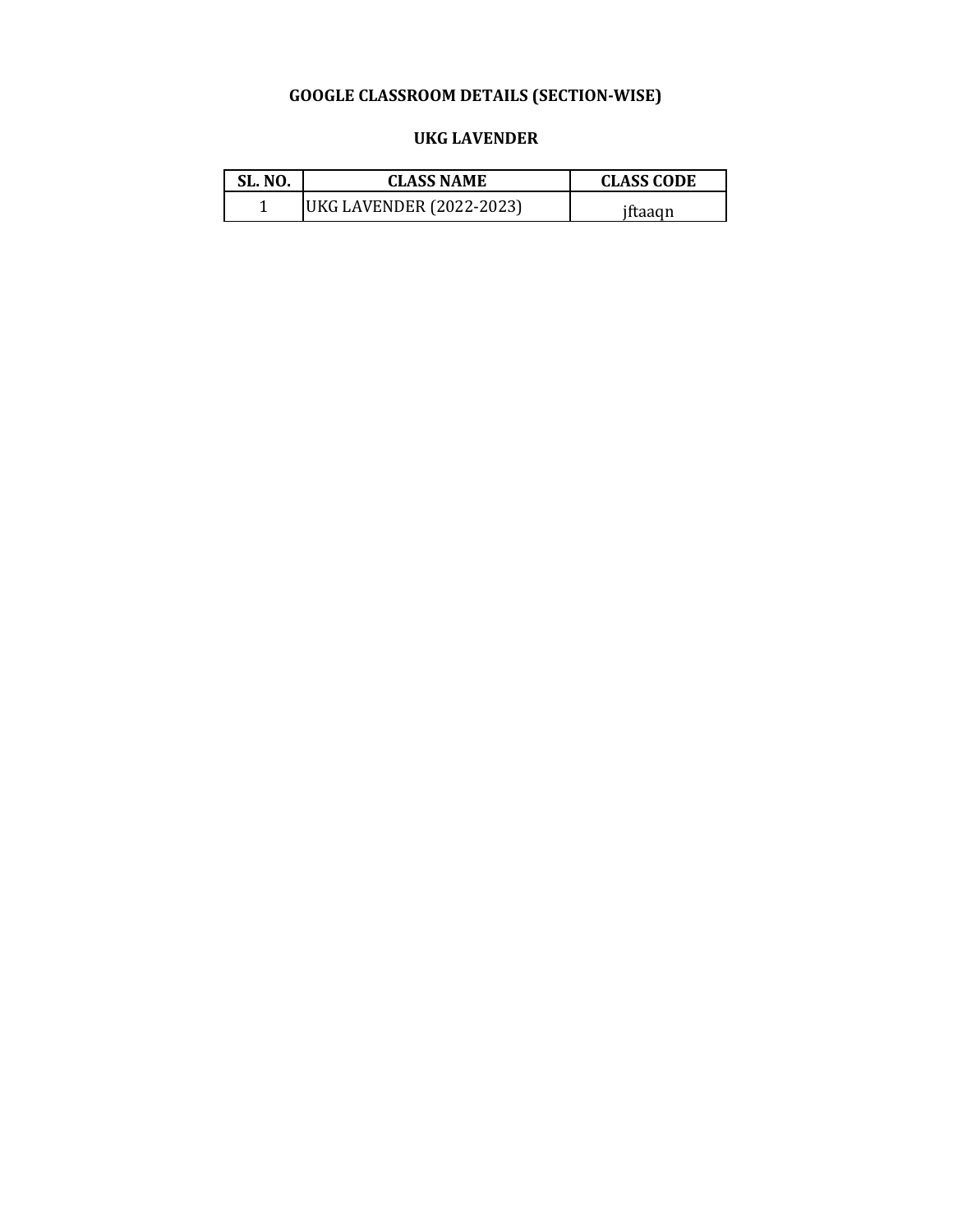| <b>SL. NO.</b> | <b>CLASS NAME</b>                | <b>CLASS CODE</b> |
|----------------|----------------------------------|-------------------|
|                | I A_English (2022-2023)          | pyqzdcu           |
| 2              | I A_Mathematics (2022-2023)      | t4yxbzt           |
| 3              | I A_EVS (2022-2023)              | xwise7v           |
| 4              | I A_Hindi (2022-2023)            | oeaop2f           |
| 5              | I A_Value Education (2022-2023)  | duddie7           |
| 6              | I A_GK (2022-2023)               | x3kyzwk           |
| 7              | I A_Library (2022-2023)          | vyfbyoa           |
| 8              | I A_Art & Craft (2022-2023)      | tptveir           |
| 9              | I A_HPE (2022-2023)              | goaspji           |
| 10             | I A_Music (2022-2023)            | gy5fcgz           |
| 11             | I A_Computer Science (2022-2023) | gdkp3f3           |

#### **CLASS I A**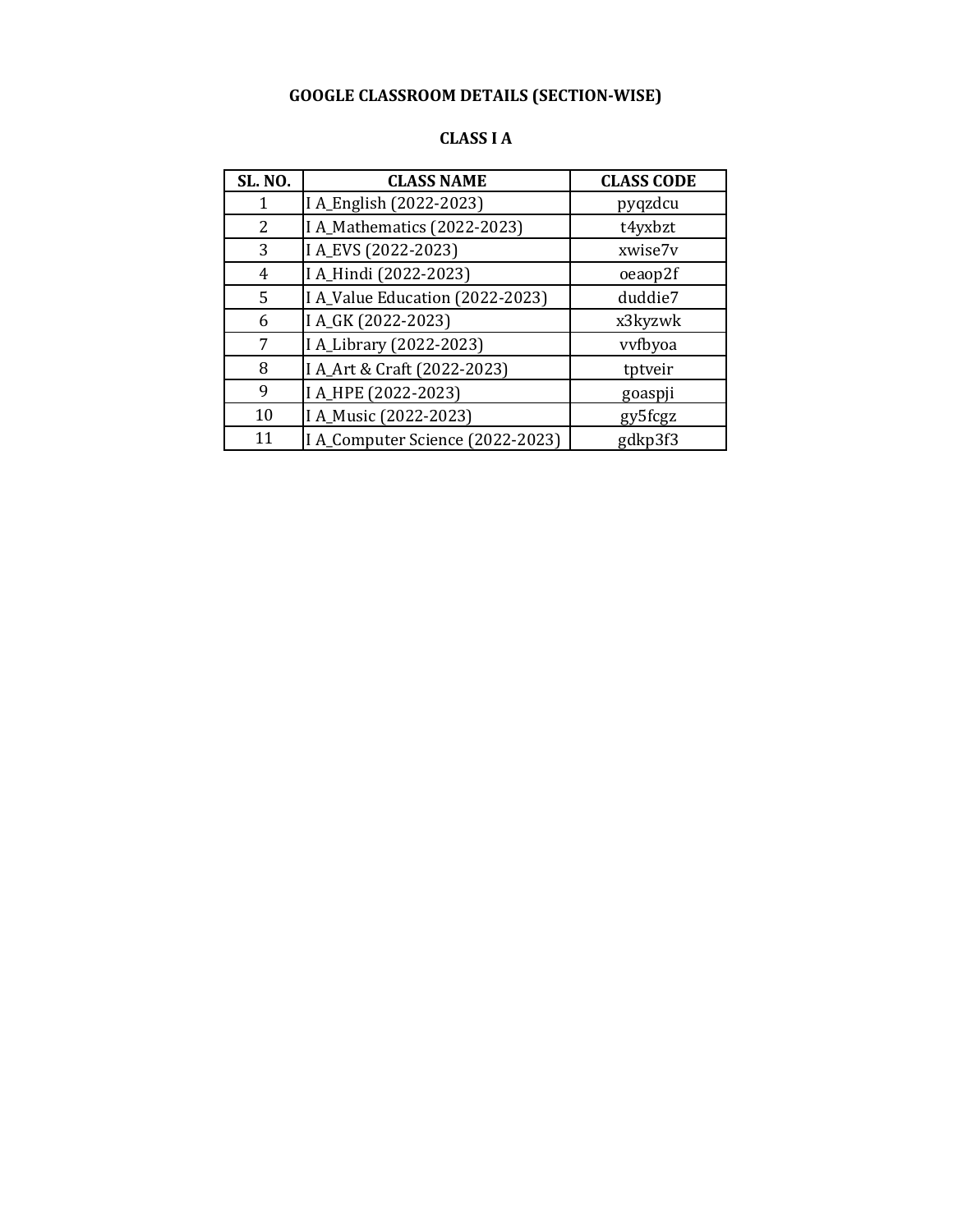| <b>SL. NO.</b> | <b>CLASS NAME</b>                | <b>CLASS CODE</b> |
|----------------|----------------------------------|-------------------|
|                | I B_English (2022-2023)          | z7wgjjp           |
| 2              | I B_Mathematics (2022-2023)      | yfbozc5           |
| 3              | I B_EVS (2022-2023)              | j2q276a           |
| 4              | I B_Hindi (2022-2023)            | e3wj3u3           |
| 5              | I B_Value Education (2022-2023)  | 2ytwbwf           |
| 6              | I B_GK (2022-2023)               | ibkbybx           |
| 7              | I B_Library (2022-2023)          | u6q6pam           |
| 8              | I B_Art & Craft (2022-2023)      | b4k6nhe           |
| 9              | I B_HPE (2022-2023)              | yrajdrj           |
| 10             | I B_Music (2022-2023)            | rsnu466           |
| 11             | I B_Computer Science (2022-2023) | k6vd4pm           |

#### **CLASS I B**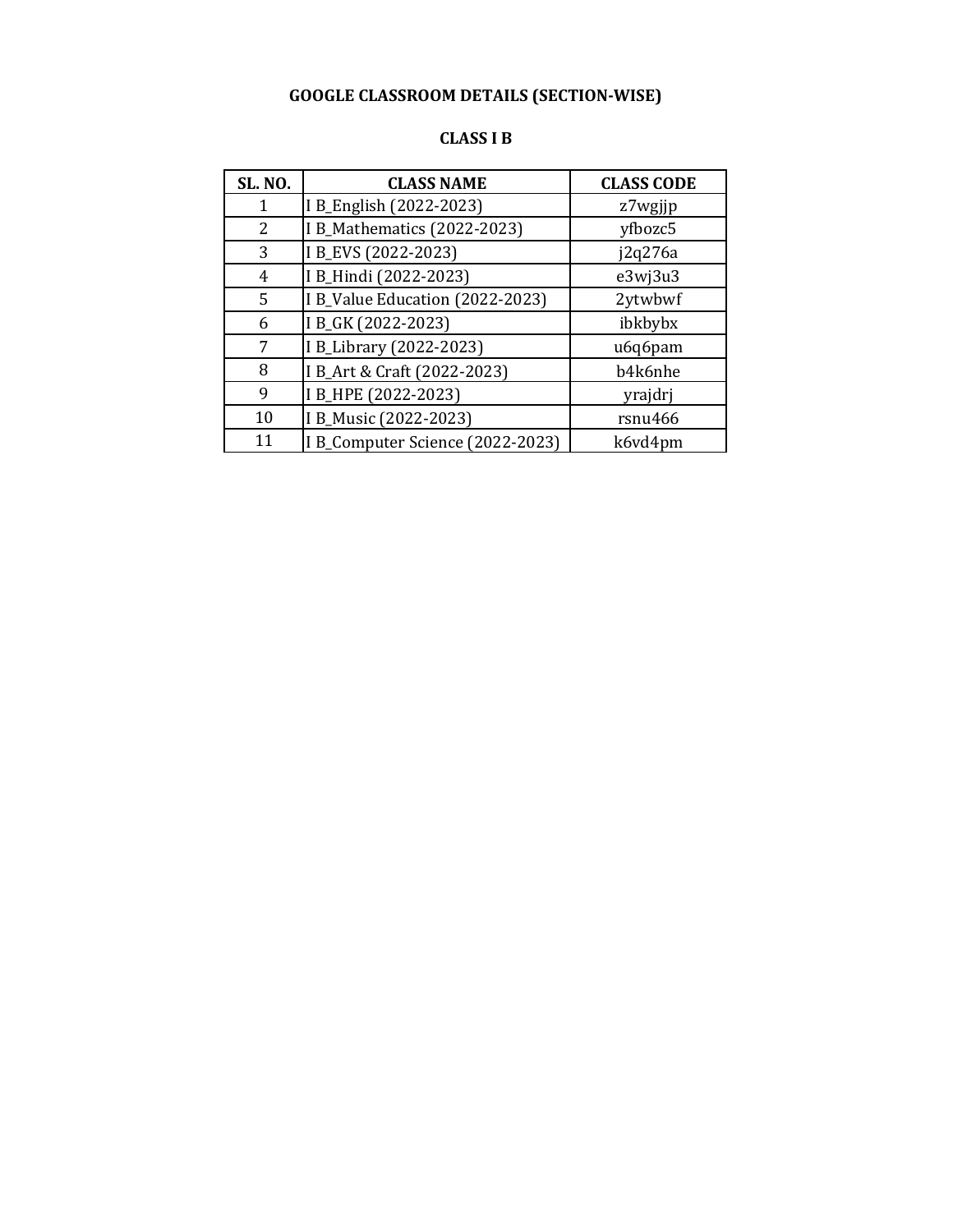| CLASS I C |  |  |
|-----------|--|--|
|-----------|--|--|

| <b>SL. NO.</b> | <b>CLASS NAME</b>                | <b>CLASS CODE</b> |
|----------------|----------------------------------|-------------------|
|                | I C_English (2022-2023)          | ftws66o           |
| 2              | I C_Mathematics (2022-2023)      | amybk6d           |
| 3              | I C_EVS (2022-2023)              | n2vcf2t           |
| 4              | I C_Hindi (2022-2023)            | kn55rp4           |
| 5              | I C_Value Education (2022-2023)  | ty3y7aq           |
| 6              | I C_GK (2022-2023)               | szsn5nz           |
| 7              | I C_Library (2022-2023)          | asmagn7           |
| 8              | I C_Art & Craft (2022-2023)      | k7wultm           |
| 9              | I C_HPE (2022-2023)              | g7p6clq           |
| 10             | I C_Music (2022-2023)            | dxbam4y           |
| 11             | I C_Computer Science (2022-2023) | abhe724           |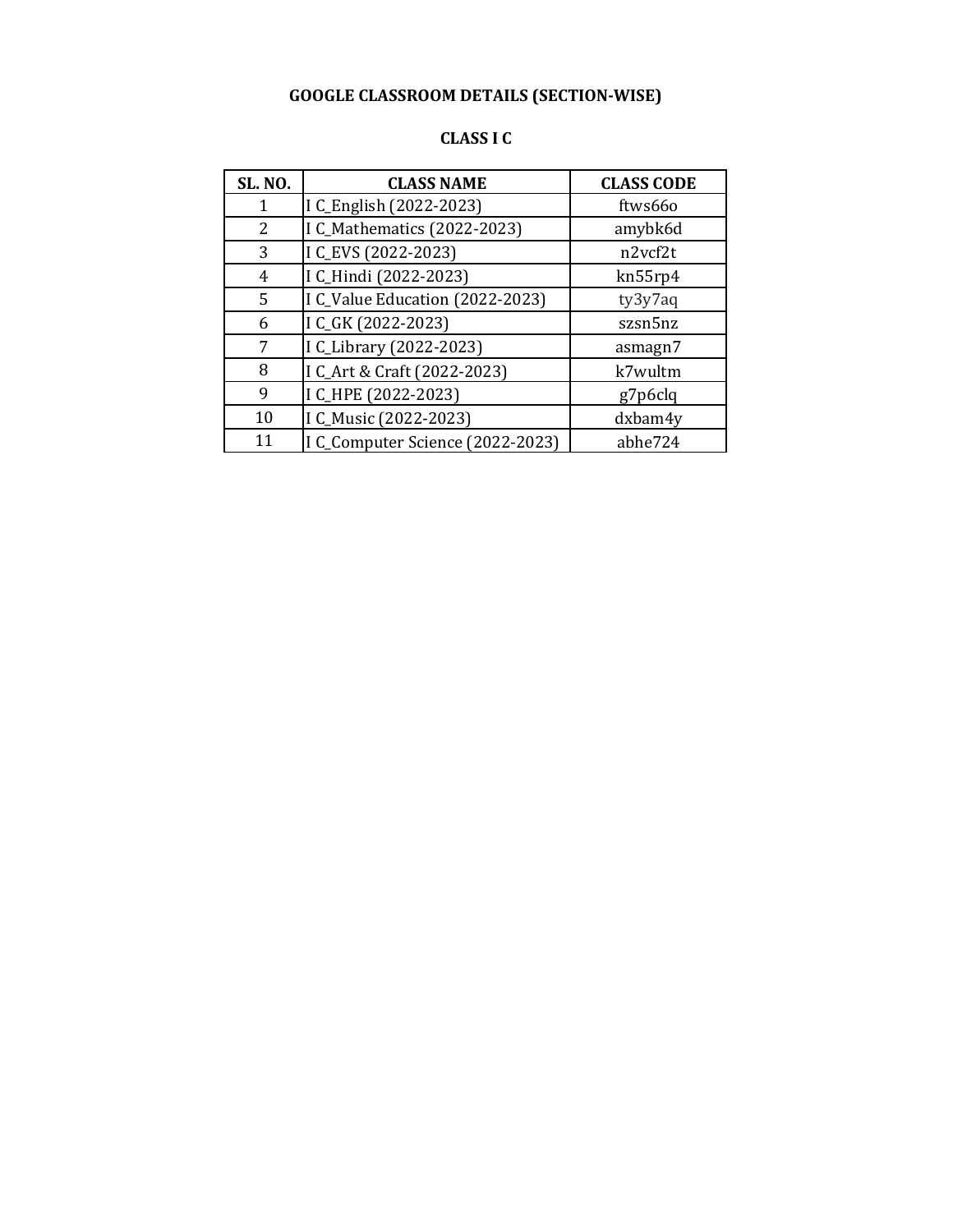| <b>SL. NO.</b> | <b>CLASS NAME</b>               | <b>CLASS CODE</b> |
|----------------|---------------------------------|-------------------|
| 1              | I D_English (2022-2023)         | pe76mhe           |
| 2              | I D_Mathematics (2022-2023)     | jh5kv56           |
| 3              | I D_EVS (2022-2023)             | ydbn2ng           |
| 4              | ID_Hindi (2022-2023)            | tufdhou           |
| 5              | I D_Value Education (2022-2023) | fxl2vt3           |
| 6              | ID_GK (2022-2023)               | ck65ptu           |
| 7              | I D_Library (2022-2023)         | 4gxbbhp           |
| 8              | I D_Art & Craft (2022-2023)     | bj4rfnx           |
| 9              | ID_HPE (2022-2023)              | 2aq6rdi           |
| 10             | I D_Music (2022-2023)           | b7yep7d           |
| 11             | ID_Computer Science (2022-2023) | dzpce6z           |

#### **CLASS I D**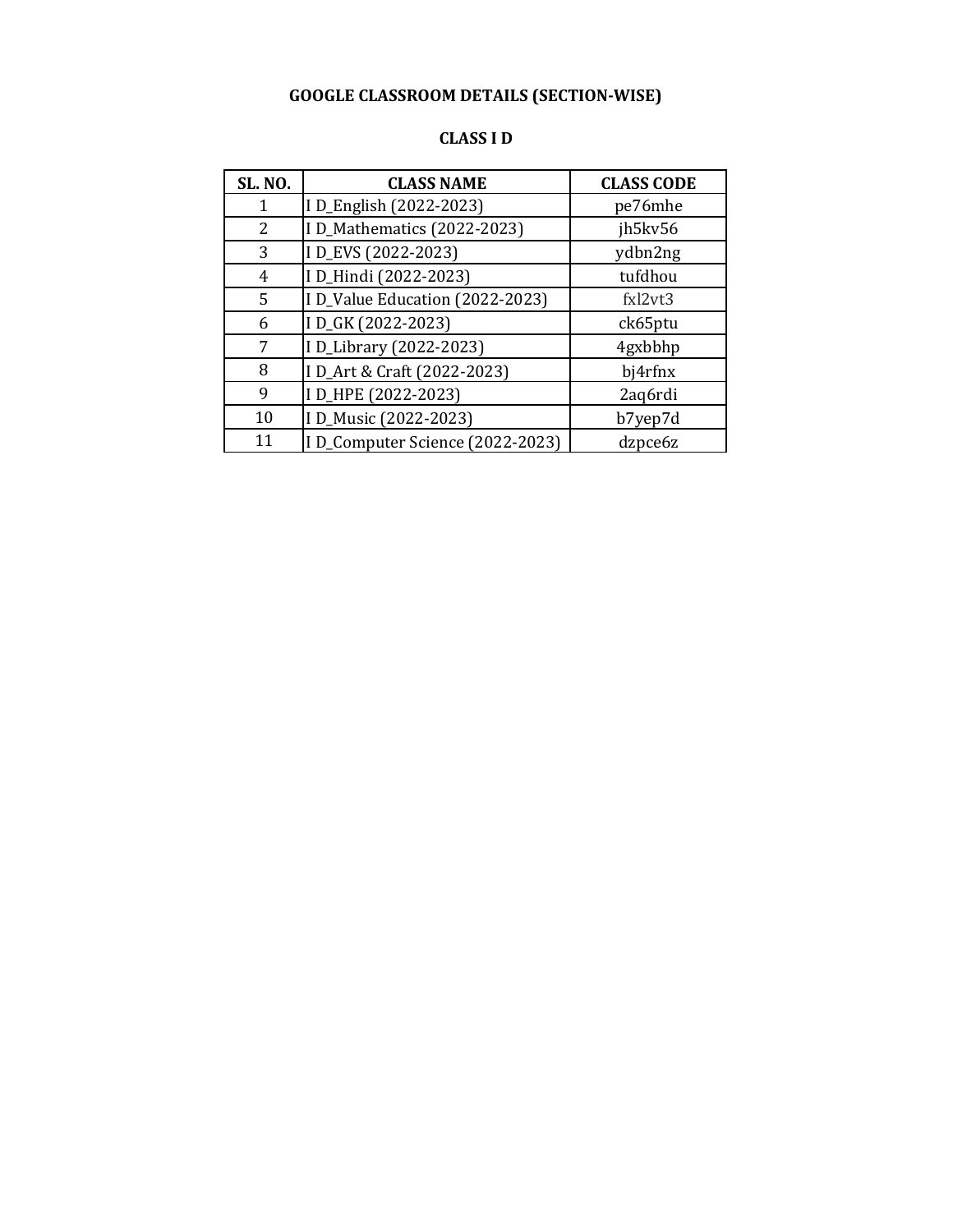| <b>CLASS I E</b> |  |  |  |
|------------------|--|--|--|
|------------------|--|--|--|

| <b>SL. NO.</b> | <b>CLASS NAME</b>                | <b>CLASS CODE</b> |
|----------------|----------------------------------|-------------------|
|                | I E_English (2022-2023)          | pfqnjqe           |
| 2              | I E_Mathematics (2022-2023)      | wzefm7k           |
| 3              | I E_EVS (2022-2023)              | p5nhg35           |
| 4              | I E_Hindi (2022-2023)            | 7v6ppfm           |
| 5              | I E_Value Education (2022-2023)  | vmr7gut           |
| 6              | I E_GK (2022-2023)               | tir5uhm           |
| 7              | I E_Library (2022-2023)          | jrlshlf           |
| 8              | I E_Art & Craft (2022-2023)      | otorisa           |
| 9              | I E_HPE (2022-2023)              | Svu3wl2           |
| 10             | I E_Music (2022-2023)            | Kp3uzb2           |
| 11             | I E_Computer Science (2022-2023) | rky735j           |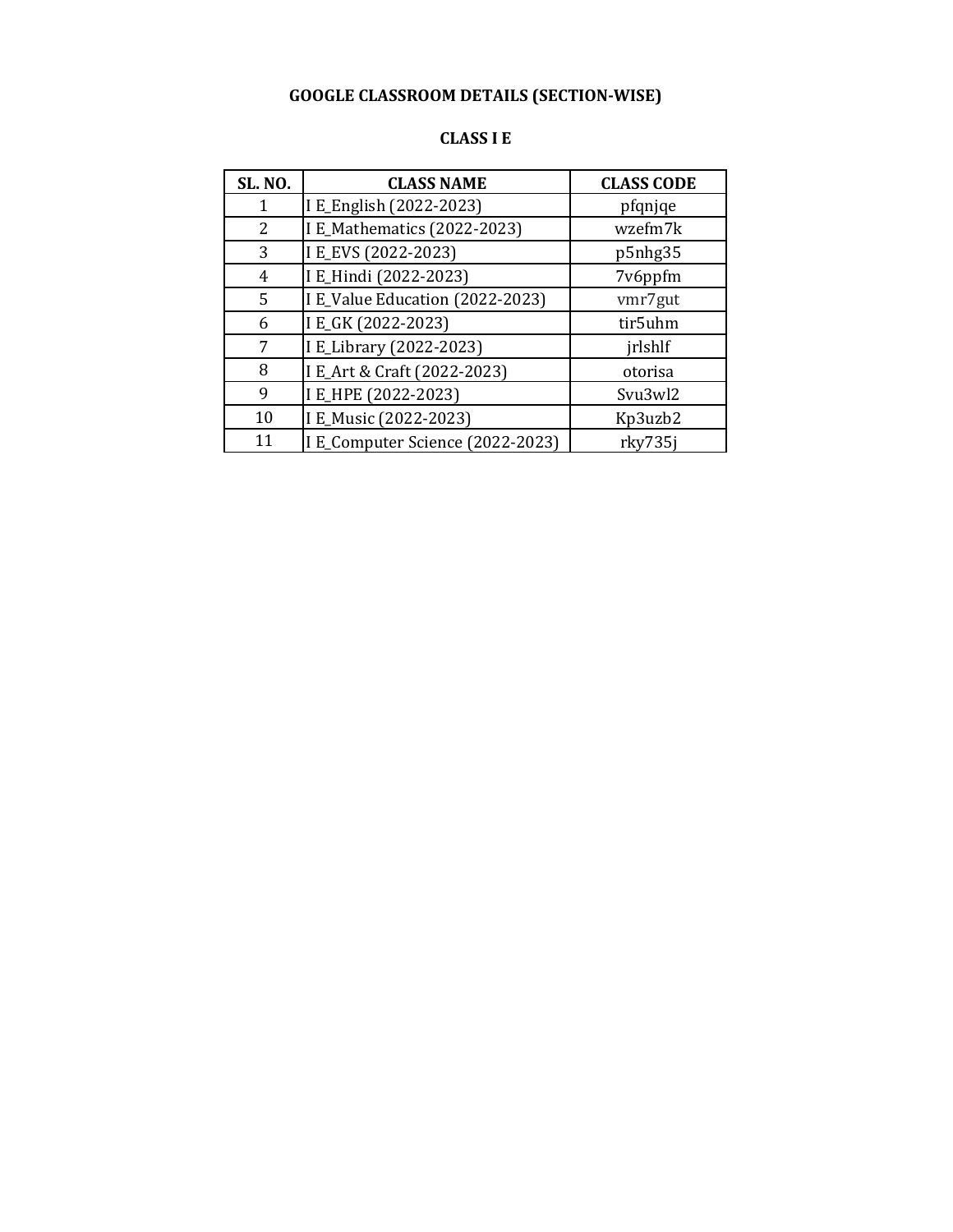| CLASS I<br> | u |
|-------------|---|
|-------------|---|

| <b>SL. NO.</b> | <b>CLASS NAME</b>               | <b>CLASS CODE</b> |
|----------------|---------------------------------|-------------------|
|                | I F_English (2022-2023)         | 252w4rf           |
| 2              | I F_Mathematics (2022-2023)     | imicyyv           |
| 3              | IF_EVS (2022-2023)              | jes7flt           |
| 4              | I F_Hindi (2022-2023)           | debfkxm           |
| 5              | I F_Value Education (2022-2023) | wt34cf3           |
| 6              | IF_GK (2022-2023)               | bqxkeqk           |
| 7              | I F_Library (2022-2023)         | limdntc           |
| 8              | I F_Art & Craft (2022-2023)     | vdfiklq           |
| 9              | IF_HPE (2022-2023)              | uxxlwdr           |
| 10             | I F_Music (2022-2023)           | d6pbk65           |
| 11             | IF_Computer Science (2022-2023) | xgr5rlo           |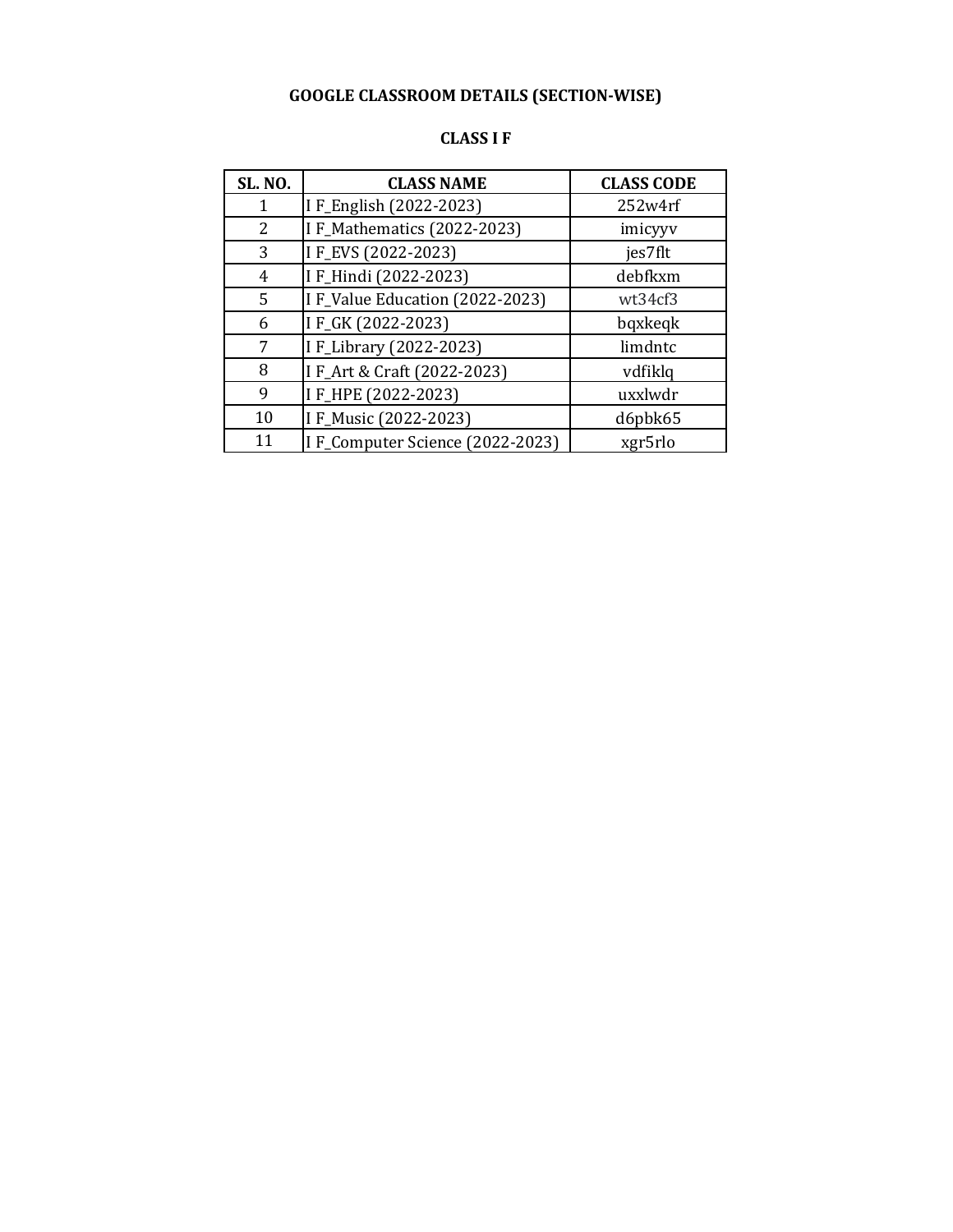| <b>SL. NO.</b> | <b>CLASS NAME</b>                | <b>CLASS CODE</b> |
|----------------|----------------------------------|-------------------|
|                | I G_English (2022-2023)          | 24vpkt2           |
| 2              | I G_Mathematics (2022-2023)      | em2aec7           |
| 3              | I G_EVS (2022-2023)              | jknxkxo           |
| 4              | I G_Hindi (2022-2023)            | xa33nko           |
| 5              | I G_Value Education (2022-2023)  | njqj6iy           |
| 6              | I G_GK (2022-2023)               | ax7ggsg           |
| 7              | I G_Library (2022-2023)          | qz2rezd           |
| 8              | I G_Art & Craft (2022-2023)      | yhi2cqj           |
| 9              | I G_HPE (2022-2023)              | gbor5gl           |
| 10             | I G_Music (2022-2023)            | wp6an62           |
| 11             | I G_Computer Science (2022-2023) | qxpx4ja           |

#### **CLASS I G**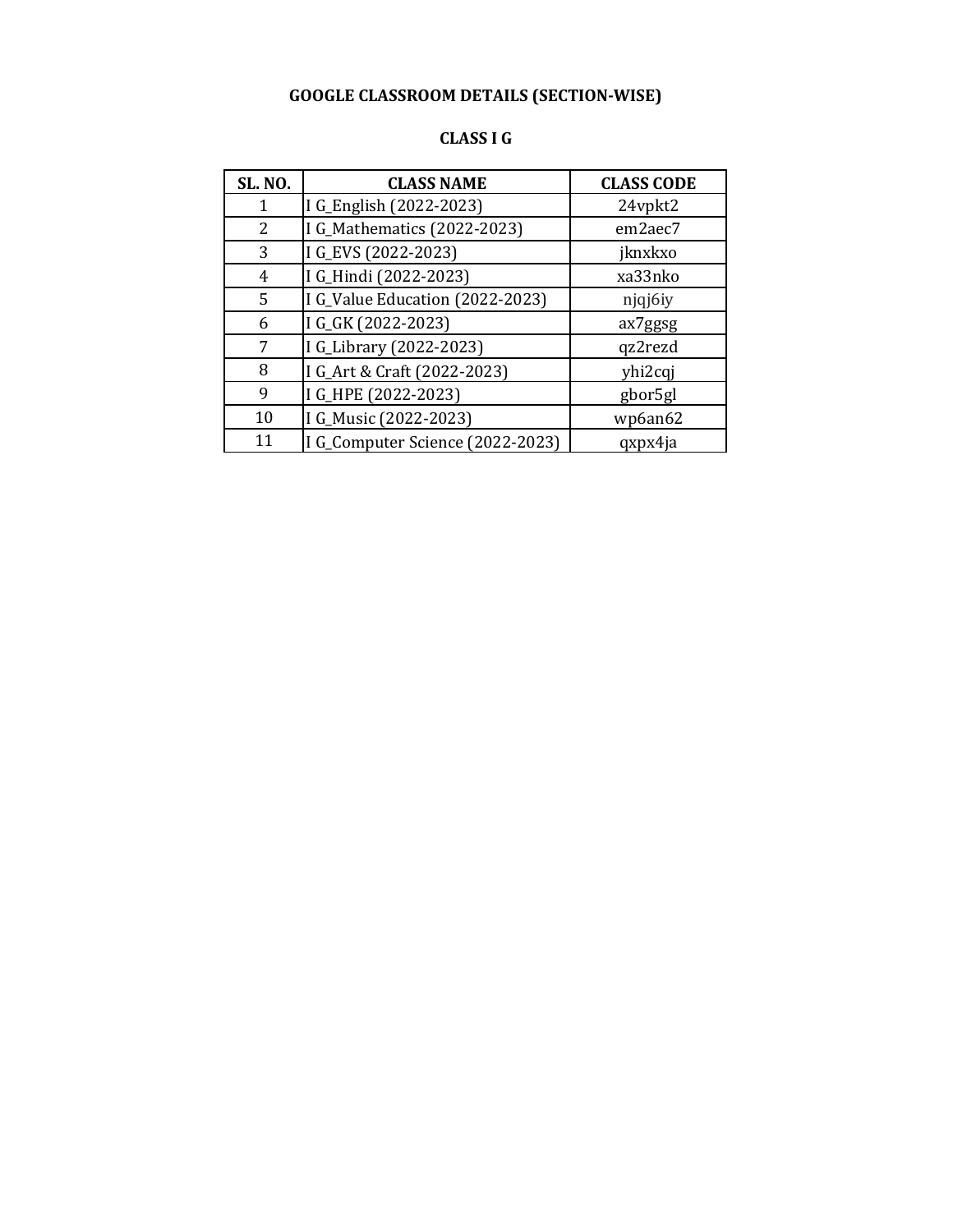| CLASS I H |  |
|-----------|--|
|-----------|--|

| <b>SL. NO.</b> | <b>CLASS NAME</b>                | <b>CLASS CODE</b> |
|----------------|----------------------------------|-------------------|
|                | I H_English (2022-2023)          | o4k6hew           |
| 2              | I H_Mathematics (2022-2023)      | yk2duna           |
| 3              | I H_EVS (2022-2023)              | 4tg34hj           |
| 4              | I H_Hindi (2022-2023)            | 6nxs3yj           |
| 5              | I H_Value Education (2022-2023)  | mwn3cju           |
| 6              | I H_GK (2022-2023)               | qvsnhsp           |
| 7              | I H_Library (2022-2023)          | cxe5teu           |
| 8              | I H_Art & Craft (2022-2023)      | 35elyhg           |
| 9              | I H_HPE (2022-2023)              | kqsfcv5           |
| 10             | I H_Music (2022-2023)            | fi5pzzw           |
| 11             | I H_Computer Science (2022-2023) | nkvidst           |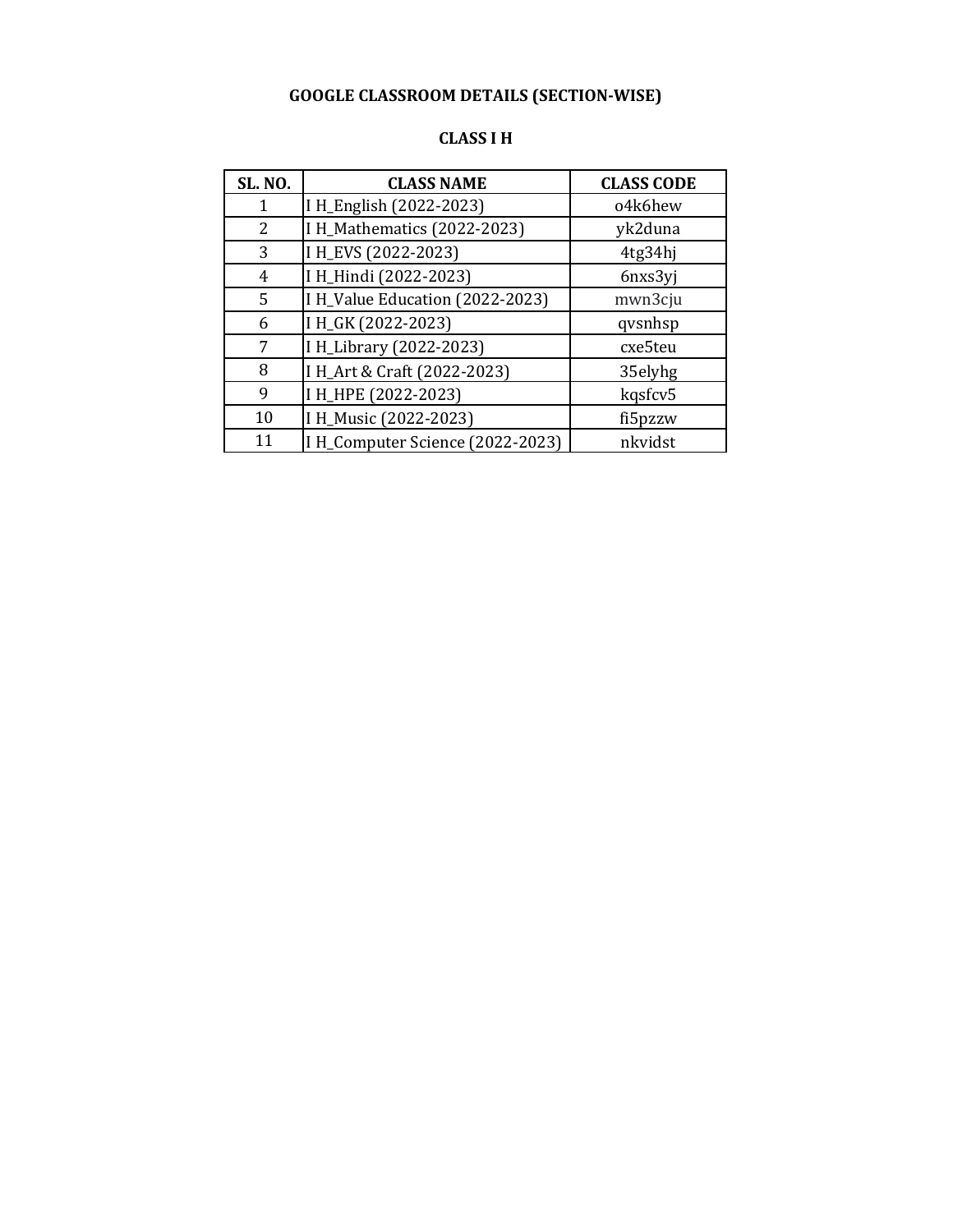| <b>SL. NO.</b> | <b>CLASS NAME</b>                 | <b>CLASS CODE</b> |
|----------------|-----------------------------------|-------------------|
|                | II A_English (2022-2023)          | yyifdrd           |
| 2              | II A_Mathematics (2022-2023)      | clhkcsb           |
| 3              | II A_EVS (2022-2023)              | chhhmmq           |
| 4              | II A_Hindi (2022-2023)            | atuppow           |
| 5              | II A_Value Education (2022-2023)  | i6nopen           |
| 6              | II A_GK (2022-2023)               | q5kr3el           |
| 7              | II A_Library (2022-2023)          | mng5txj           |
| 8              | II A_Art & Craft (2022-2023)      | uupsqdr           |
| 9              | II A_HPE (2022-2023)              | ach52tc           |
| 10             | II A_Music (2022-2023)            | t47lgql           |
| 11             | II A_Computer Science (2022-2023) | 45z347y           |

#### **CLASS II A**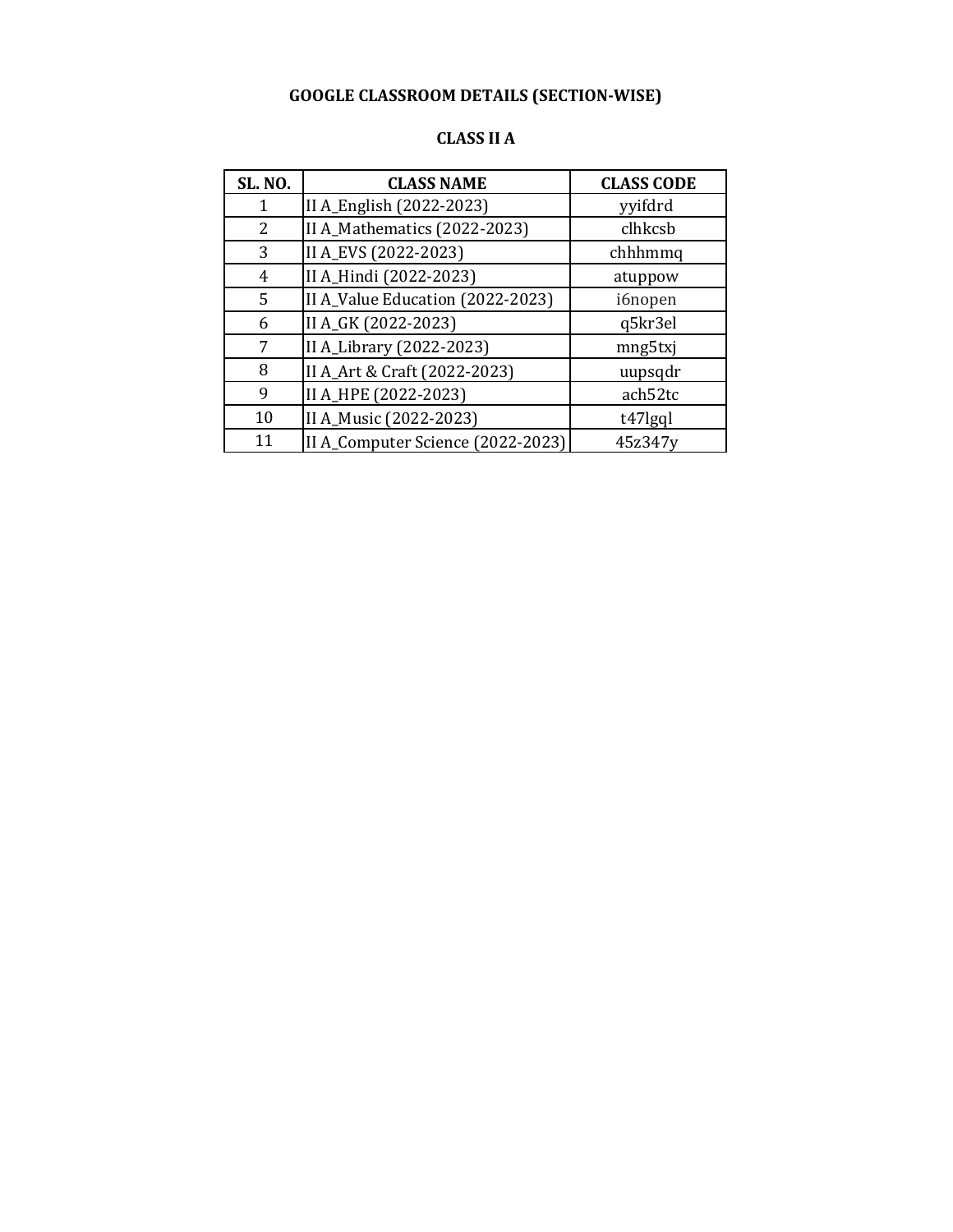| <b>CLASS II B</b> |  |
|-------------------|--|
|-------------------|--|

| <b>SL. NO.</b> | <b>CLASS NAME</b>                 | <b>CLASS CODE</b> |
|----------------|-----------------------------------|-------------------|
|                | II B_English (2022-2023)          | tlgdon7           |
| 2              | II B_Mathematics (2022-2023)      | i4uy66q           |
| 3              | II B_EVS (2022-2023)              | 3lhi3no           |
| 4              | II B_Hindi (2022-2023)            | vqwpj4b           |
| 5              | II B_Value Education (2022-2023)  | f2kctun           |
| 6              | II B_GK (2022-2023)               | 4ocy6es           |
| 7              | II B_Library (2022-2023)          | bpw $67$ oc       |
| 8              | II B_Art & Craft (2022-2023)      | ifjwvuj           |
| 9              | II B_HPE (2022-2023)              | 2fgoztm           |
| 10             | II B_Music (2022-2023)            | fgn2o4p           |
| 11             | II B_Computer Science (2022-2023) | lbn3l7i           |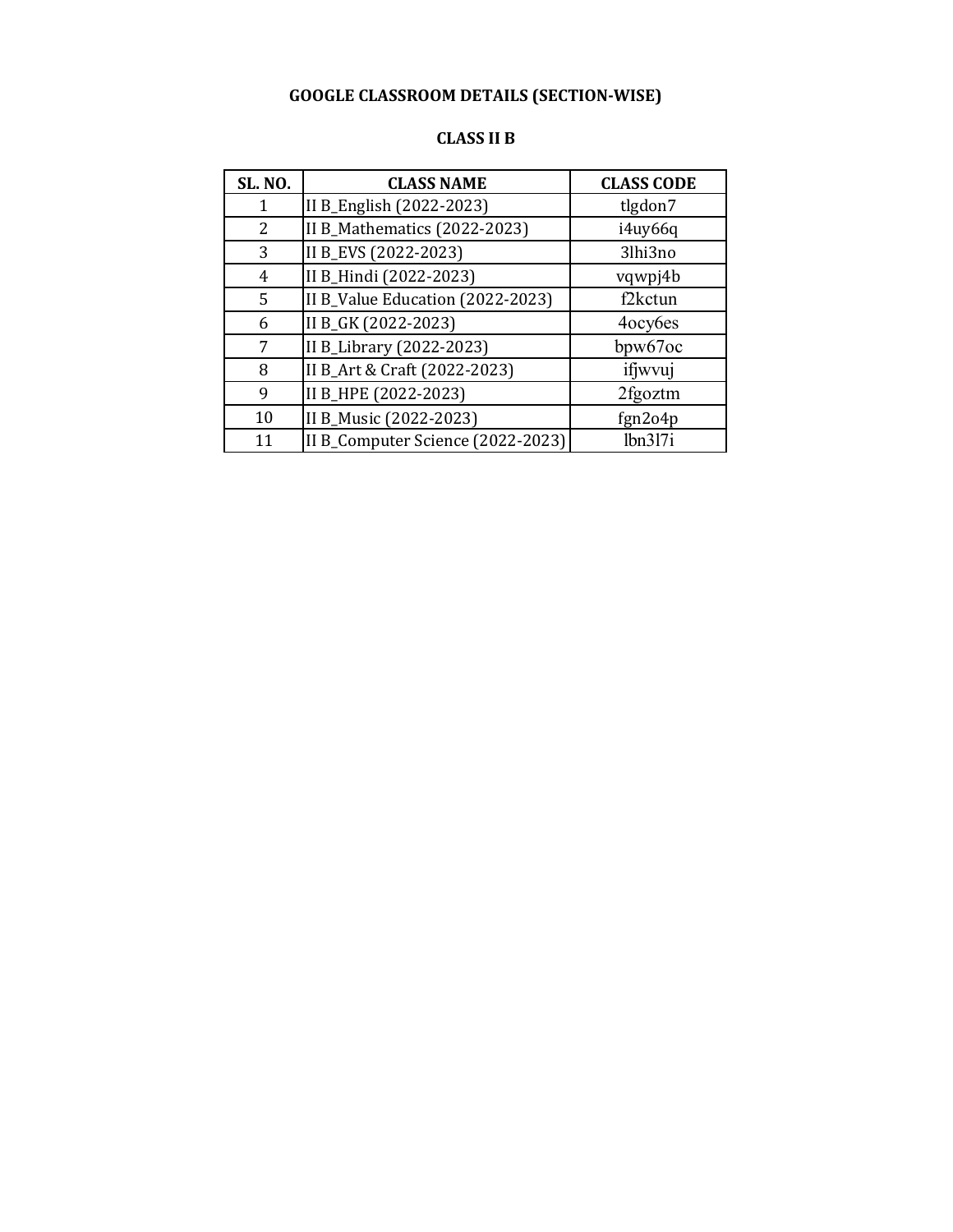| <b>SL. NO.</b> | <b>CLASS NAME</b>                 | <b>CLASS CODE</b> |
|----------------|-----------------------------------|-------------------|
| 1              | II C_English (2022-2023)          | 34wap5h           |
| 2              | II C_Mathematics (2022-2023)      | xuulomk           |
| 3              | II C_EVS (2022-2023)              | cc3azjs           |
| 4              | II C_Hindi (2022-2023)            | tbwfvmz           |
| 5              | II C_Value Education (2022-2023)  | mpmlnnk           |
| 6              | II C_GK (2022-2023)               | 4iyychg           |
| 7              | II C_Library (2022-2023)          | h3g4yrn           |
| 8              | II C_Art & Craft (2022-2023)      | abbh4ac           |
| 9              | II C_HPE (2022-2023)              | yhvyrsk           |
| 10             | II C_Music (2022-2023)            | 3rk2u5s           |
| 11             | II C_Computer Science (2022-2023) | p4edozi           |

#### **CLASS II C**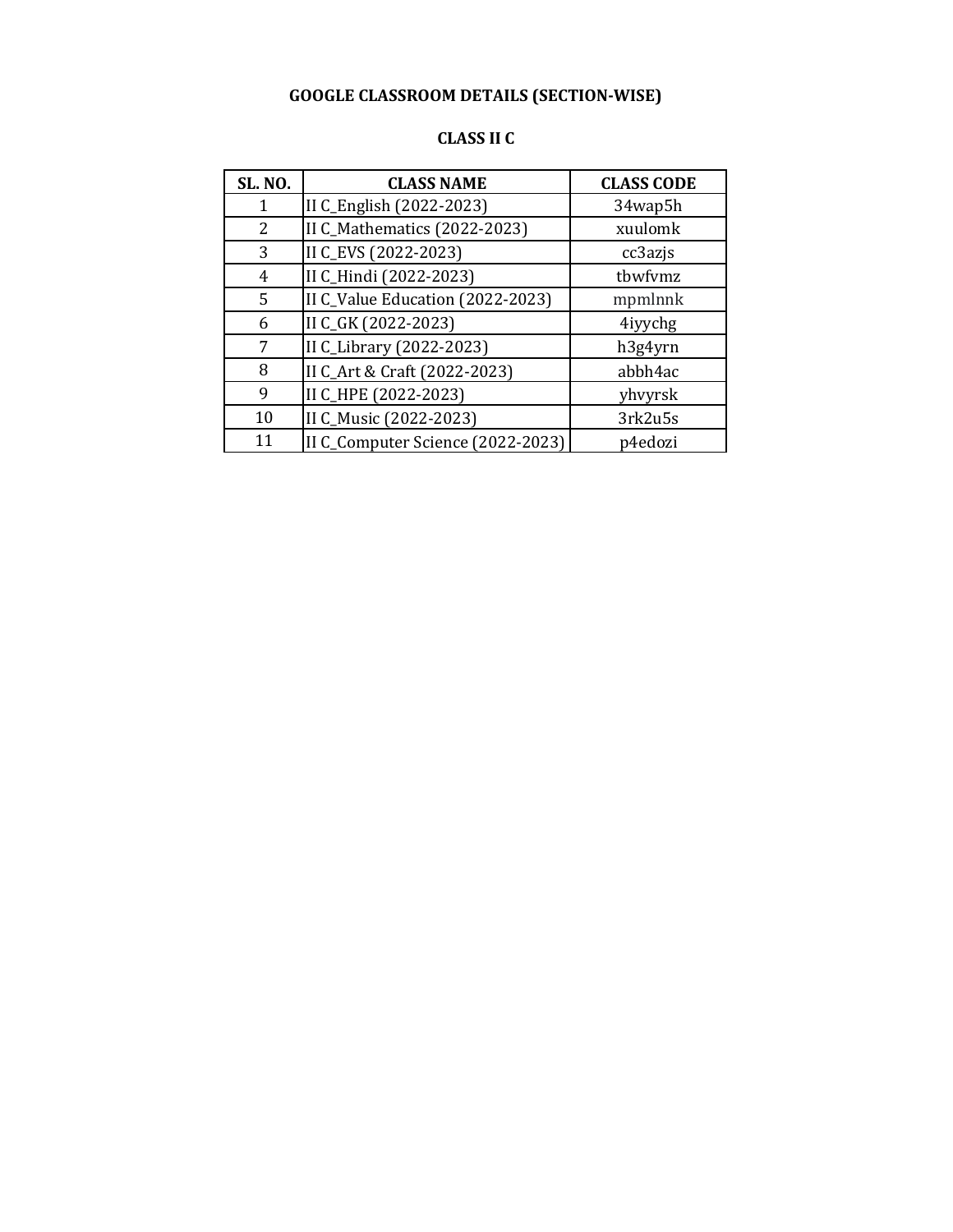| CLASS II D |  |  |
|------------|--|--|
|------------|--|--|

| <b>SL. NO.</b> | <b>CLASS NAME</b>                 | <b>CLASS CODE</b> |
|----------------|-----------------------------------|-------------------|
|                | II D_English (2022-2023)          | 4rcszmf           |
| 2              | II D_Mathematics (2022-2023)      | fgmps5a           |
| 3              | II D_EVS (2022-2023)              | c5prx3w           |
| 4              | II D_Hindi (2022-2023)            | gsueu42           |
| 5              | II D_Value Education (2022-2023)  | zaxeysh           |
| 6              | II D_GK (2022-2023)               | rkyjjjw           |
| 7              | II D_Library (2022-2023)          | 5oz4fgn           |
| 8              | II D_Art & Craft (2022-2023)      | aws3afr           |
| 9              | II D_HPE (2022-2023)              | qpbckla           |
| 10             | II D_Music (2022-2023)            | tvl34nm           |
| 11             | II D_Computer Science (2022-2023) | lzmpt6a           |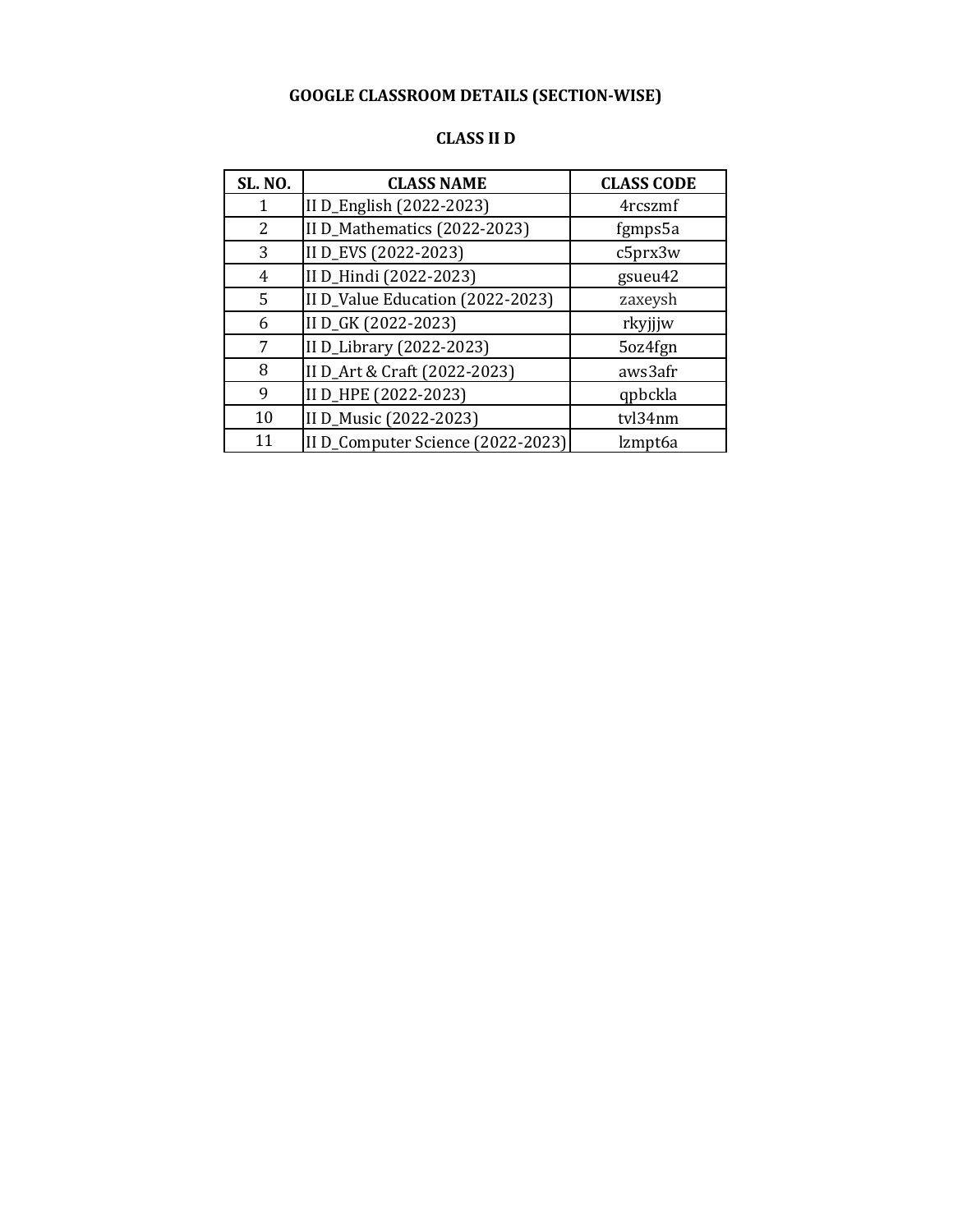| <b>SL. NO.</b> | <b>CLASS NAME</b>                 | <b>CLASS CODE</b> |
|----------------|-----------------------------------|-------------------|
|                | II E_English (2022-2023)          | w2dmjle           |
| 2              | II E_Mathematics (2022-2023)      | qz7npvt           |
| 3              | II E_EVS (2022-2023)              | vhse6wl           |
| 4              | II E_Hindi (2022-2023)            | hbz4oru           |
| 5              | II E_Value Education (2022-2023)  | 04mw354           |
| 6              | II E_GK (2022-2023)               | e3bjjn4           |
| 7              | II E_Library (2022-2023)          | u3ev5gm           |
| 8              | II E_Art & Craft (2022-2023)      | vnz4d2s           |
| 9              | II E_HPE (2022-2023)              | rvdhm6a           |
| 10             | II E_Music (2022-2023)            | w5kihql           |
| 11             | II E_Computer Science (2022-2023) | 5b7k6sc           |

#### **CLASS II E**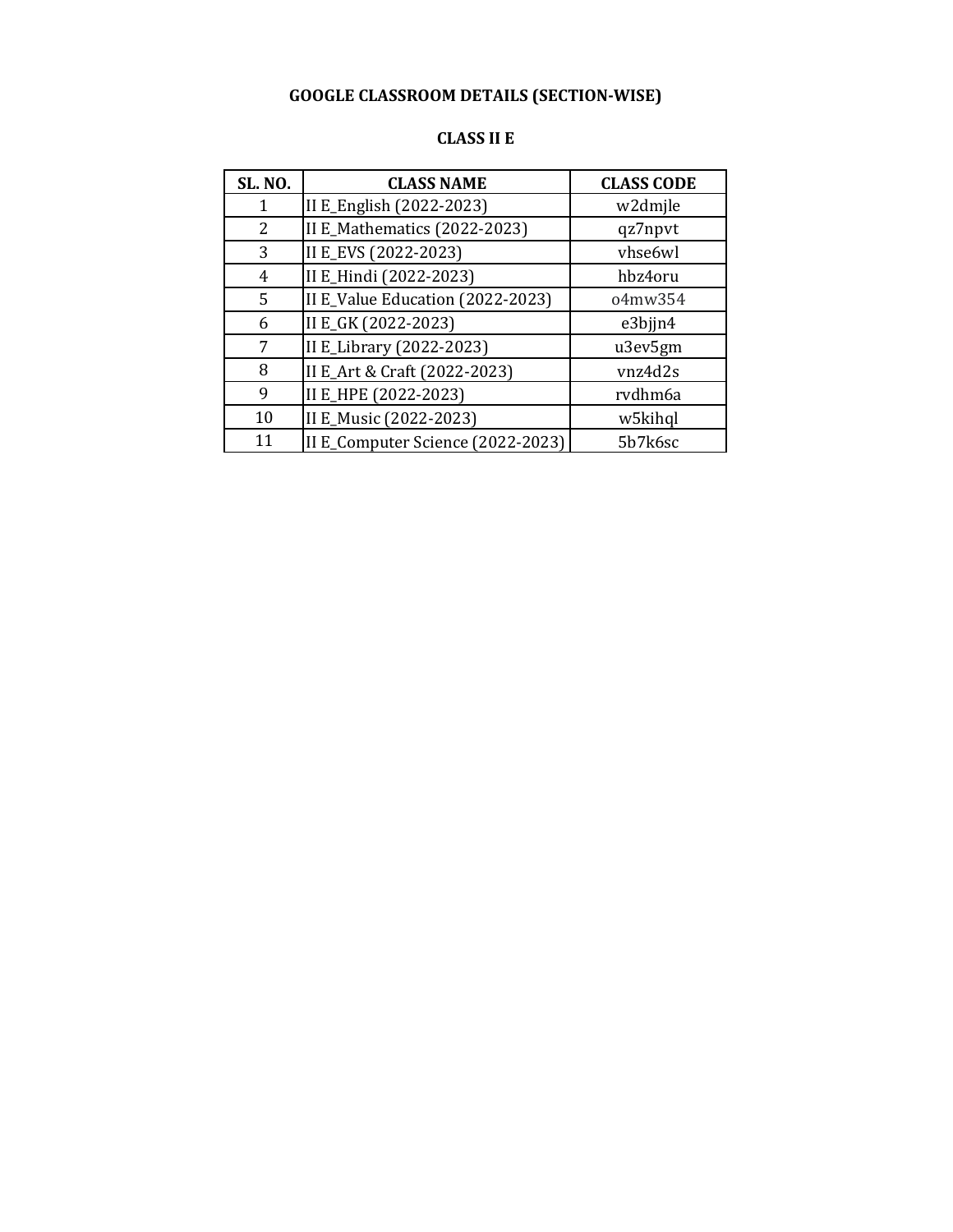| <b>SL. NO.</b> | <b>CLASS NAME</b>                 | <b>CLASS CODE</b> |
|----------------|-----------------------------------|-------------------|
| 1              | II F_English (2022-2023)          | ea7inux           |
| 2              | II F_Mathematics (2022-2023)      | nziml7d           |
| 3              | II F_EVS (2022-2023)              | wd23vj5           |
| 4              | II F_Hindi (2022-2023)            | ta7pxnf           |
| 5              | II F_Value Education (2022-2023)  | iapgh6q           |
| 6              | II F_GK (2022-2023)               | dihbl2i           |
| 7              | II F_Library (2022-2023)          | r2mbjkv           |
| 8              | II F_Art & Craft (2022-2023)      | cytoete           |
| 9              | II F_HPE (2022-2023)              | p43l7vy           |
| 10             | II F_Music (2022-2023)            | hcwasbe           |
| 11             | II F_Computer Science (2022-2023) | s6xlg3k           |

#### **CLASS II F**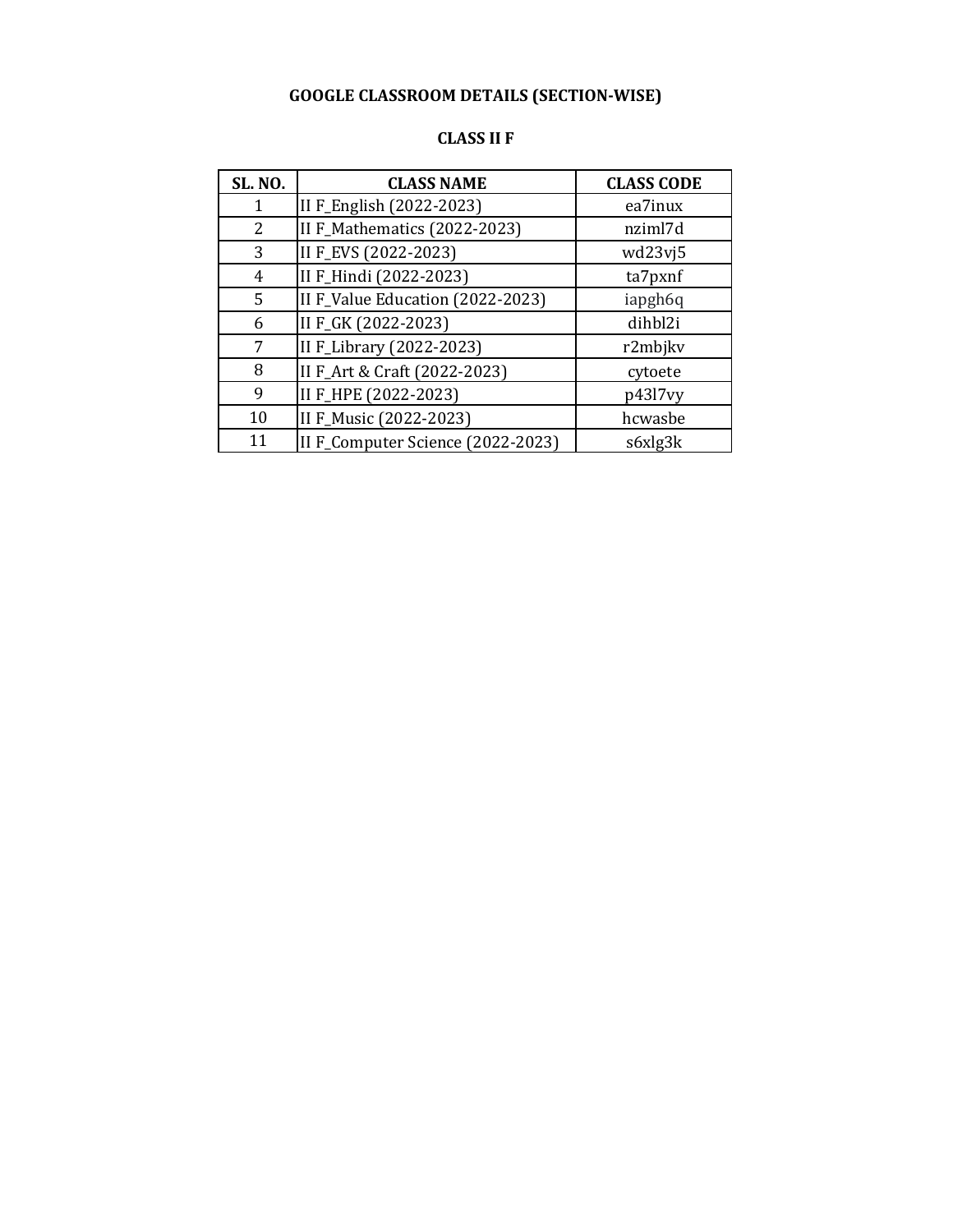| <b>CLASS II G</b> |  |  |
|-------------------|--|--|
|-------------------|--|--|

| <b>SL. NO.</b> | <b>CLASS NAME</b>                 | <b>CLASS CODE</b> |
|----------------|-----------------------------------|-------------------|
|                | II G_English (2022-2023)          | xqyz36d           |
| 2              | II G_Mathematics (2022-2023)      | psxxdnm           |
| 3              | II G_EVS (2022-2023)              | 32ax5eu           |
| 4              | II G_Hindi (2022-2023)            | 4sib7kl           |
| 5              | II G_Value Education (2022-2023)  | mu7sphp           |
| 6              | II G_GK (2022-2023)               | wnuqn2a           |
| 7              | II G_Library (2022-2023)          | 43bo5rd           |
| 8              | II G_Art & Craft (2022-2023)      | 3m7lxea           |
| 9              | II G_HPE (2022-2023)              | 326a5mi           |
| 10             | II G_Music (2022-2023)            | mxzsp33           |
| 11             | II G_Computer Science (2022-2023) | bieqveh           |